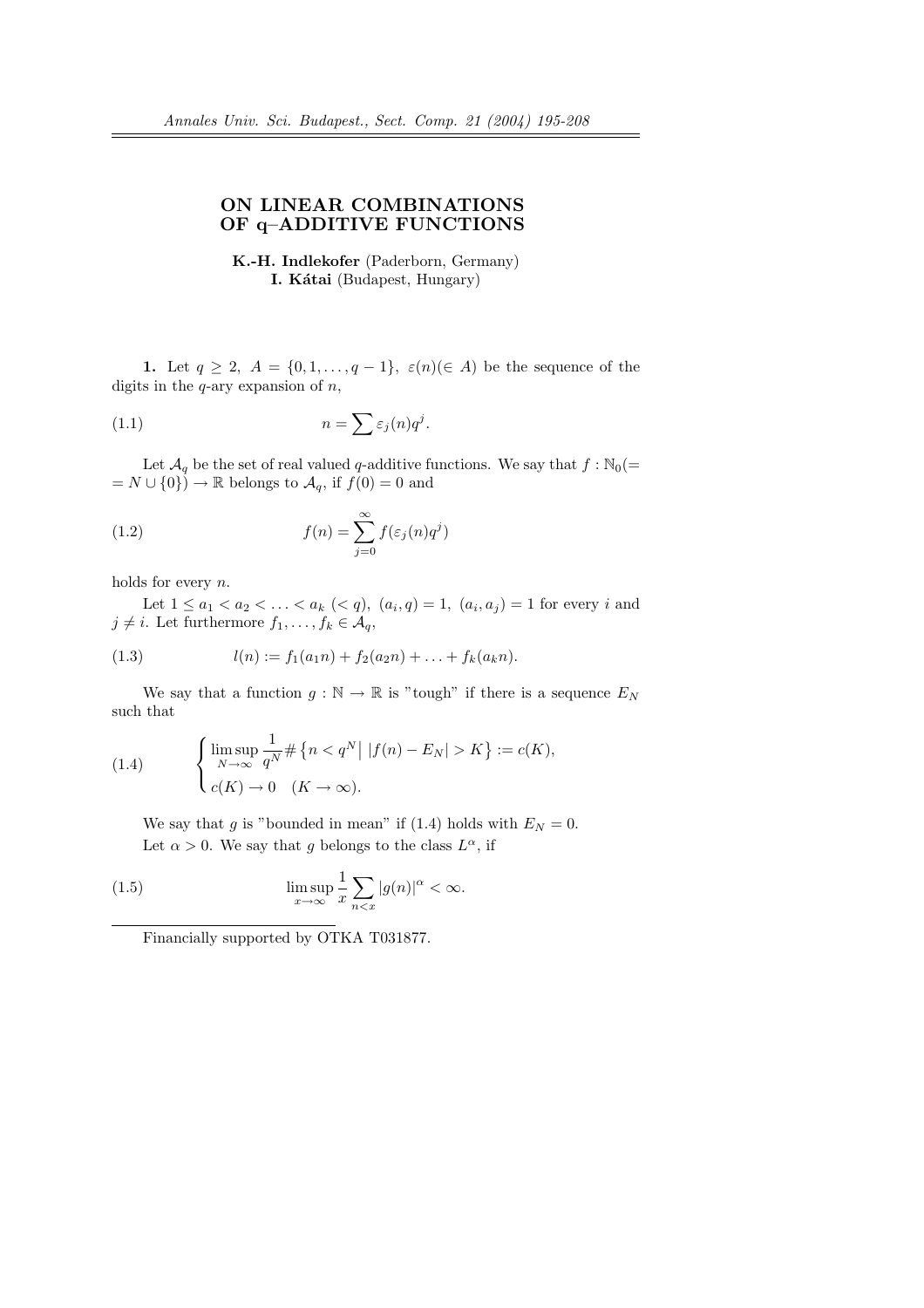The following assertions are quite obvious.

**Theorem 1.** The function  $f \in A_q$  is tough if and only if

(1.6) 
$$
\sum_{j=0}^{\infty} \sum_{b \in A} f^2(bq^j) < \infty.
$$

**Theorem 2.** Let  $f \in A_q$ . f is bounded in mean if and only if (1.6) holds and

(1.7) 
$$
E_N^* := \frac{1}{q} \sum_{j=0}^{N-1} \sum_{b \in A} f(bq^j)
$$

is bounded.

**Theorem 3.** Let  $f \in \mathcal{A}_q$ . If f is bounded in mean, then  $f \in L^{\alpha}$  for each  $\alpha > 0$ .

Remark. The opposite assertion is clear. Theorems 1,2 are well-known in probability theory.

Let

$$
m_j := \frac{1}{q} \sum_{b=0}^{q-1} f(bq^j), \quad E_N^* = \sum_{j=0}^{N-1} m_j,
$$

 $X_0, X_1, \ldots$  be a sequence of independent random variables,

$$
P(X_j = f(bq^j) - m_j) = 1/q \quad (b \in \mathbb{A}) \quad b = 0, \dots, q - 1
$$

and let

$$
Y_N=X_0+\ldots+X_{N-1}.
$$

Let us prove Theorem 3. Assume that  $f$  is bounded in mean, that is  $(1.6)$ holds and  $(1.7)$  is bounded.

It is clear that  $EX_j$ , the mean value of  $X_j$ , is zero, furthermore that  $X_j \to$  $\rightarrow 0 \quad (j \rightarrow \infty)$  in measure.

Let  $k \geq 1$ . Then

$$
Y_N^{2k} = \sum_{\substack{\alpha_1 + \ldots + \alpha_r = 2k \\ \alpha_{\nu} \ge 1}} c(\alpha_1, \ldots, \alpha_r) \sum X_{i_1}^{\alpha_1} \ldots X_{i_r}^{\alpha_k},
$$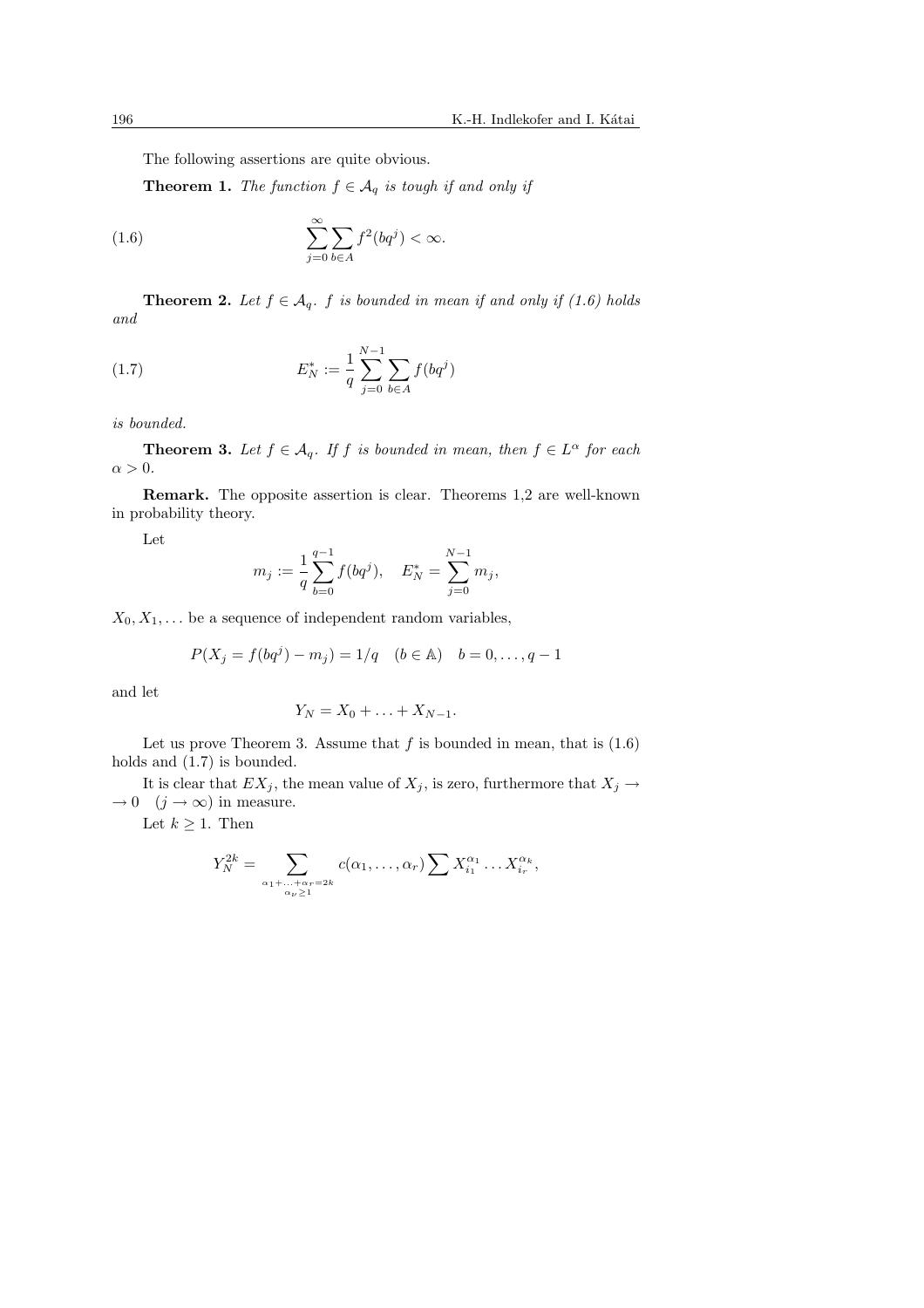where the coefficient  $c(\alpha_1, \ldots, \alpha_r)$  depends only on k. From the independency of  $X_0, \ldots, X_{N-1}$  we obtain that  $E(X_{i_1}^{\alpha_1} \ldots X_{i_r}^{\alpha_k}) = 0$  if  $\alpha_{\nu} = 1$  for some  $\nu$ . Furthermore  $\overline{a}$ ¡  $\frac{1}{2}$ ¡ ¢ ¢

$$
\left|E\left(X_{i_1}^{\alpha_1}\dots X_{i_r}^{\alpha_r}\right)\right|\leq C\cdot E\left(X_{i_1}^2\right)\dots E\left(X_{i_r}^2\right)
$$

with some constant  $C$  which may depend on  $k$ .

Consequently from (1.6) we have that

$$
E(Y_N^{2k}) \ll \sum_{r \le k} \left( \sum_{j=0}^{N-1} E^2(X_j) \right)^r \ll C_k.
$$

The proof is completed.

2. In our paper [2] we proved the following theorem which we state here as

**Lemma 1.** Assume that  $l(n)$  is defined by (1.3), and the conditions, stated there, are satisfied. Then  $l(n)$  is "tough" if and only if there exist  $\gamma_1, \ldots, \gamma_k \in \mathbb{R}$ such that  $a_1\gamma_1 + \ldots + a_k\gamma_k = 0$ , and for  $\psi_l(n) = f_l(n) - \gamma_l n$ 

(2.1) 
$$
\sum_{j} \sum_{b} \psi_l^2(bq^j) < \infty \qquad (l = 1, \ldots, k).
$$

Let

$$
E_N^{(l)} = \frac{1}{q} \sum_{j=0}^{N-1} \sum_{b \in \mathbb{A}} \psi_l(bq^j),
$$

(2.2) 
$$
E_N = E_N^{(1)} + \ldots + E_N^{(k)}.
$$

Furthermore,  $l(n)$  is bounded in mean, if  $(2.1)$  is satisfied and  $(2.2)$  is bounded.

By using the argument which was applied by the proof of Theorem 3, we obtain

**Theorem 4.** Let  $l(n)$  as is  $(1.3)$ . If  $l(n)$  is bounded in mean, then so are  $f_j(n)$   $(j = 1, ..., k)$ , and  $l \in L^{\alpha}$  for every  $\alpha > 0$ .

**3.** The  $\log n$  is a very special function among the additive arithmetical functions. Somehow its role is played by  $cn$  among the  $q$ -additive functions.

The function  $f(n) = n$  has a simple distribution, if we normalize appropriately:

(3.1) 
$$
\lim_{x \to \infty} \frac{1}{x} \# \left\{ n < x \mid \frac{n}{x} < y \right\} = G(y),
$$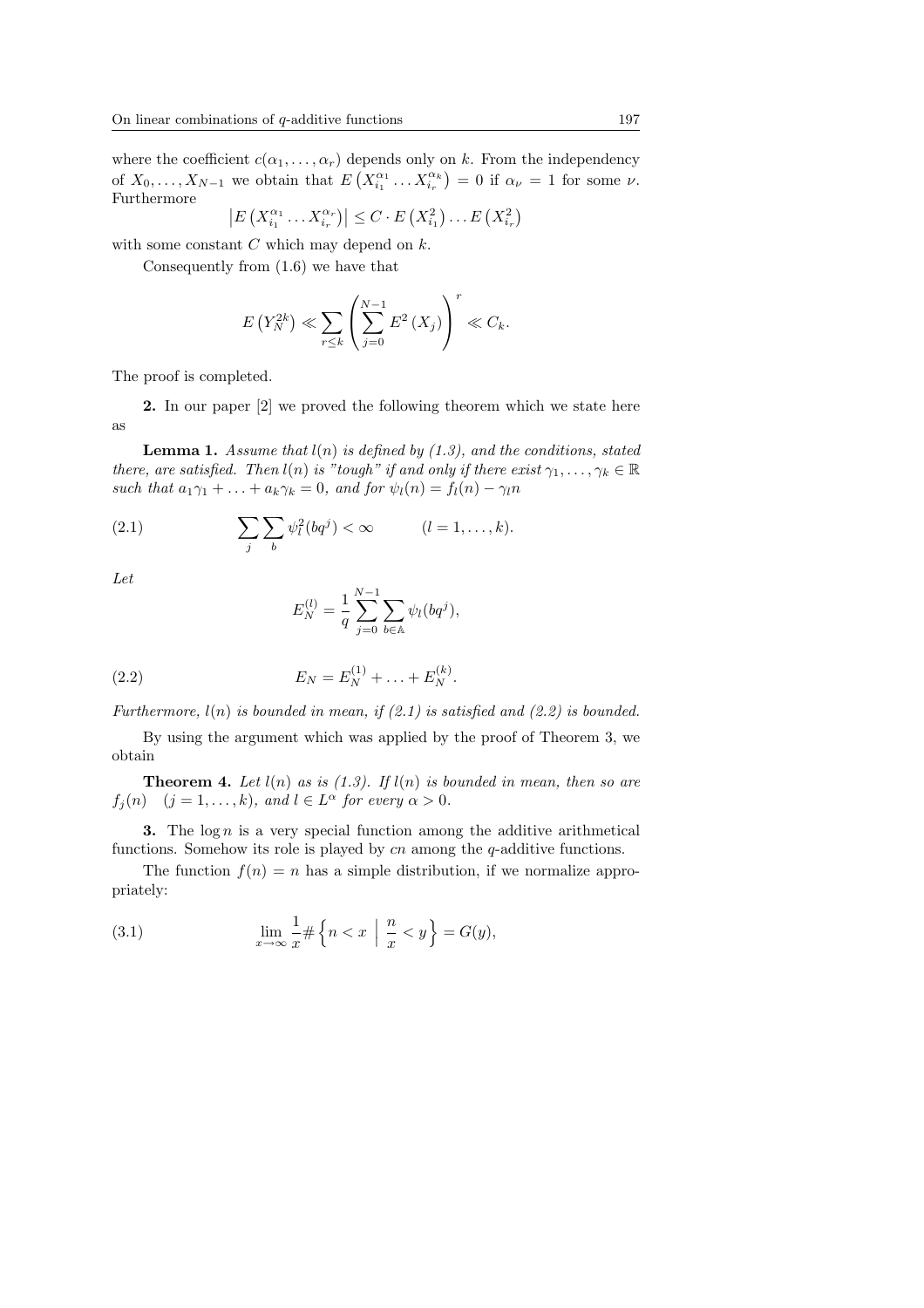$$
G(y) = \begin{cases} y & \text{if } y \in [0, 1], \\ 1 & \text{if } y \ge 1, \\ 0 & \text{if } y \le 0. \end{cases}
$$

**Theorem 5.** Assume that  $f \in A_q$ , and

(3.3) 
$$
\lim_{N \to \infty} \frac{1}{x} \left\{ n < q^N \mid \frac{f(n)}{x} < y \right\} = G(y).
$$

Then  $f(n) = n + h(n)$ , and  $\frac{h(n)}{n} \to 0 \quad (n \to \infty)$ .

Proof. Assume that  $(3.3)$  holds. Let

$$
F_x(y) := \frac{1}{x} \# \left\{ n < x \mid \frac{f(n)}{x} < y \right\}.
$$

Since G is continuous, therefore the convergence of  $F_{q^N}(y) \to G(y)$  is uniform in y.

First we prove that

$$
\limsup_{N \to \infty} \frac{f(bq^N)}{bq^N} \le 1, \quad b = 1, \dots, q - 1,
$$
  

$$
\liminf_{N \to \infty} \frac{f(bq^N)}{bq^N} \ge -1/b, \quad b = 1, \dots, q - 1.
$$

Let  $\delta > 0$  be an arbitrary small constant, and  $N \to \infty$ . From (3.3) we obtain that for all but  $o(x)$  of the integers  $\nu \leq x$ ,

$$
f(\nu) \in [-\delta x, (1+\delta)x].
$$

Let us consider the integers  $n \in$  $\left[ bq^N, (b+1)q^N \right]$ . A typical integer m can be written as  $m = bq^N + \nu, \ \nu < q^N$ . Since

$$
-\delta q^N < f(m) \le (b+1+\delta)q^N
$$

for all but  $o(q^N)$  integers, and for  $\varepsilon > 0$  the number of the integers  $\nu$  satisfying  $f(\nu)$  $\frac{\zeta^{(p)}}{q^N} \in (1 - \varepsilon, 1 + \varepsilon)$  has a positive proportion, therefore

$$
\frac{f(bq^N)}{q^N} + 1 \in [-\delta - \varepsilon, \ b + 1 + \delta + \varepsilon],
$$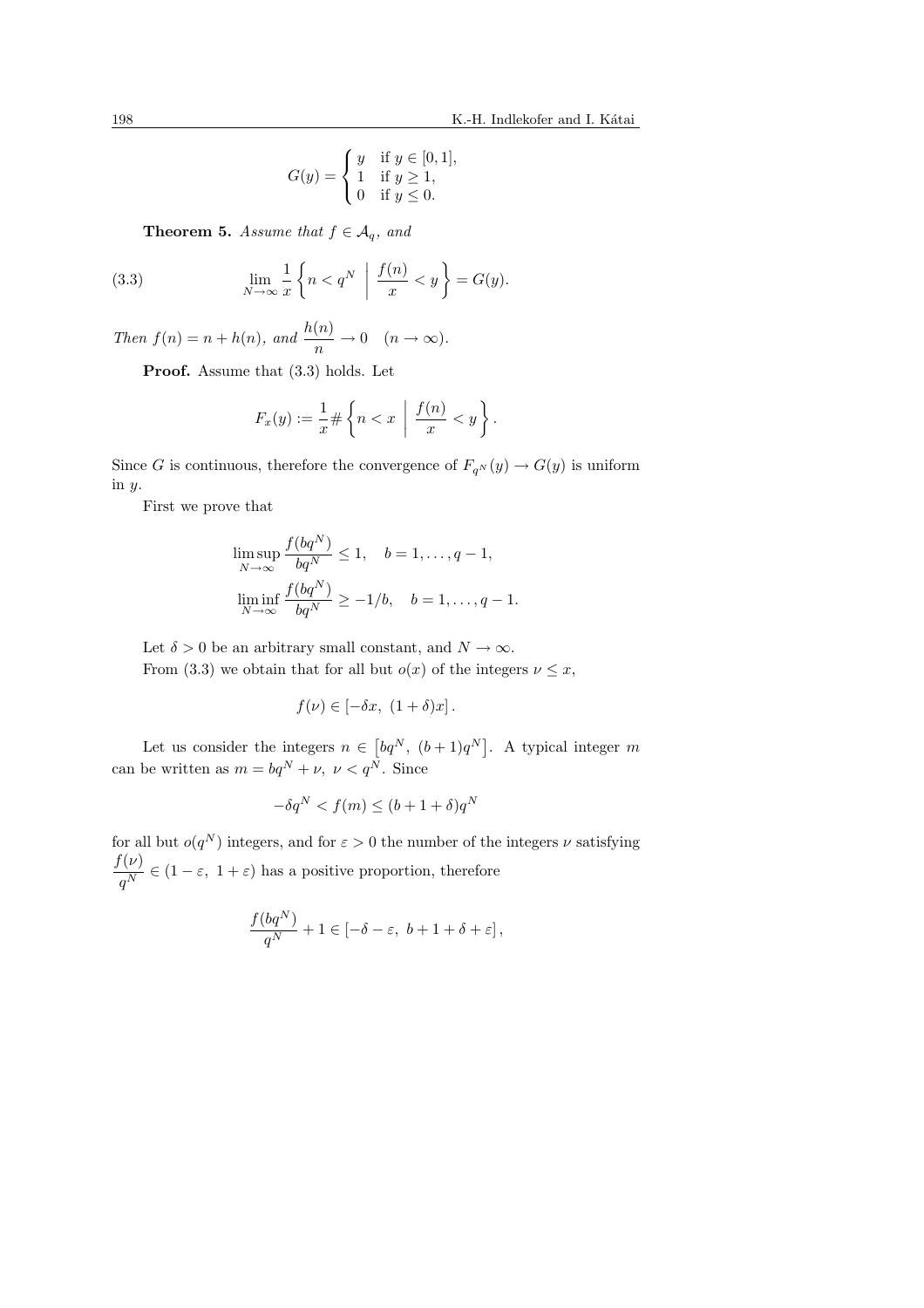and so

$$
\frac{f(bq^N)}{bq^N} < 1 + \frac{\delta + \varepsilon}{b},
$$

if  $N$  is large enough. Thus

$$
\limsup_{N \to \infty} \frac{f(bq^N)}{bq^N} \le 1.
$$

Similarly, we can prove that

$$
\liminf \frac{f(bq^N)}{bq^N} \ge -1/b.
$$

Let  $c \in \{1, ..., q\}$ . Count the integers  $n < cq^N$  for which  $\frac{f(n)}{cq^N} < y$ . We subdivide the set of those  $n$  according to the leading digit.

If  $n = bq^N + \nu$ , then

$$
\frac{f(n)}{cq^N} < y \quad \text{if and only if} \quad \frac{f(\nu)}{cq^N} < y - \frac{f(bq^N)}{cq^N},
$$

i.e. if

$$
\frac{f(\nu)}{q^N} < cy - \frac{f(bq^N)}{q^N}.
$$

Hence we obtain that

$$
cq^{N}F_{cq^{N}}(y) = \sum_{b=0}^{c-1} q^{N} F_{q^{N}} \left( cy - \frac{f(bq^{N})}{q^{N}} \right),
$$

and from (3.3) we obtain that

(3.4) 
$$
cG(y) = \sum_{b=0}^{c-1} G\left(cy - \frac{f(bq^N)}{q^N}\right) + O(\varepsilon_N),
$$

where  $\varepsilon_N \to 0$  as  $N \to \infty$ . The relation (3.4) is valid uniformly in y. Thus

$$
\sum_{b=0}^{c-1} G\left(\frac{-f(bq^N)}{q^N}\right) \to 0 \quad (N \to \infty)
$$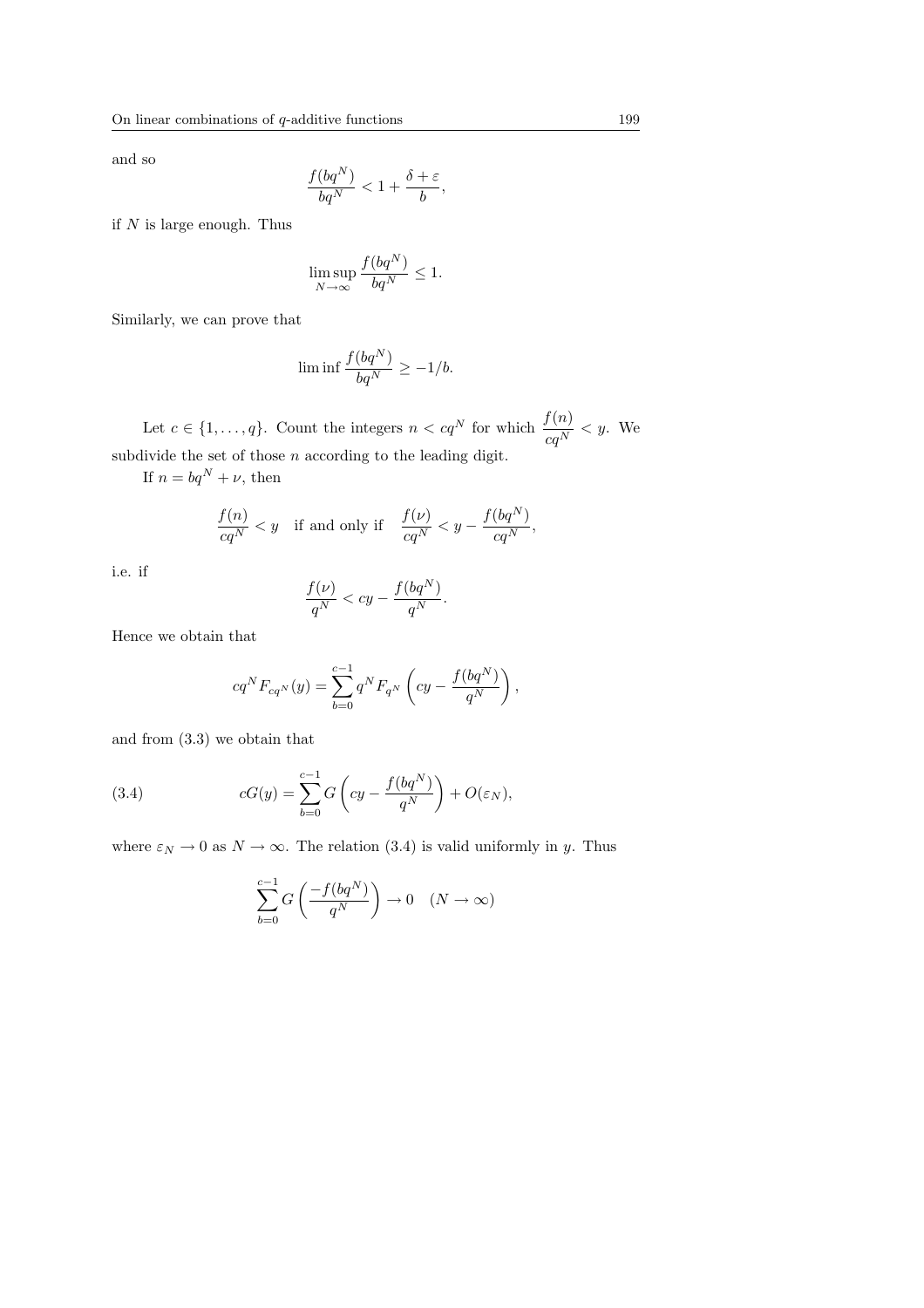which proves that

$$
\liminf \frac{f(bq^N)}{bq^N} \ge 0.
$$

Assume that  $\liminf_{N\to\infty}$  $f(bq^N)$  $\frac{\sqrt{q}}{bq^N}$  < 1 holds for some b. Let b be the smallest digit with this property. Let

$$
\frac{f(bq^{N_j})}{bq^{N_j}} \to 1 - \Delta \quad (j \to \infty),
$$
  

$$
\frac{f(sq^{N_j})}{sq^{N_j}} \to 1 \quad \text{as} \quad s = 1, \dots, b-1, \quad j \to \infty.
$$

Choose  $c = b + 1$ . Then

$$
cG(y) = G(cy - (c-1)(1 - \Delta)) + \sum_{s=0}^{c-2} G(cy - s).
$$

Put now  $y = \frac{c-1}{c}$  $\frac{1}{c}$ . Then

$$
c - 1 = cG\left(\frac{c - 1}{c}\right) = G(\Delta(c - 1)) + \sum_{s = 0}^{c - 2} G(c - 1 - s).
$$

The sum on the right is  $c - 1$ ,  $G(c - 1 - s) = 1$  for  $s = 0, ..., c - 2$ , consequently  $G(\Delta(c-1)) = 0$ , and so  $\Delta(c-1) \leq 0$ , which by  $\Delta \geq 0$  implies that  $\Delta = 0$ . The proof is ready.

4. Let  $a_1, \ldots, a_k$ , q be as earlier,  $f_1, \ldots, f_k$  be integer valued q-additive functions. For some integers  $m_1, \ldots, m_k$  let

$$
(4.1) \qquad \delta_{m_1,\ldots,m_k}(u_1,\ldots,u_k) =
$$

$$
= \lim_{x \to \infty} \frac{1}{x} \# \{ n \leq x \mid f_j(a_j n) \equiv u_j \pmod{m_j}, \quad j = 1, ..., k \},
$$

assuming that the limit exists.

Let  $P$  be the set of "generating elements",

$$
\mathcal{P} = \left\{ bq^j \mid b \in A, \quad j = 0, 1, 2, \dots \right\}.
$$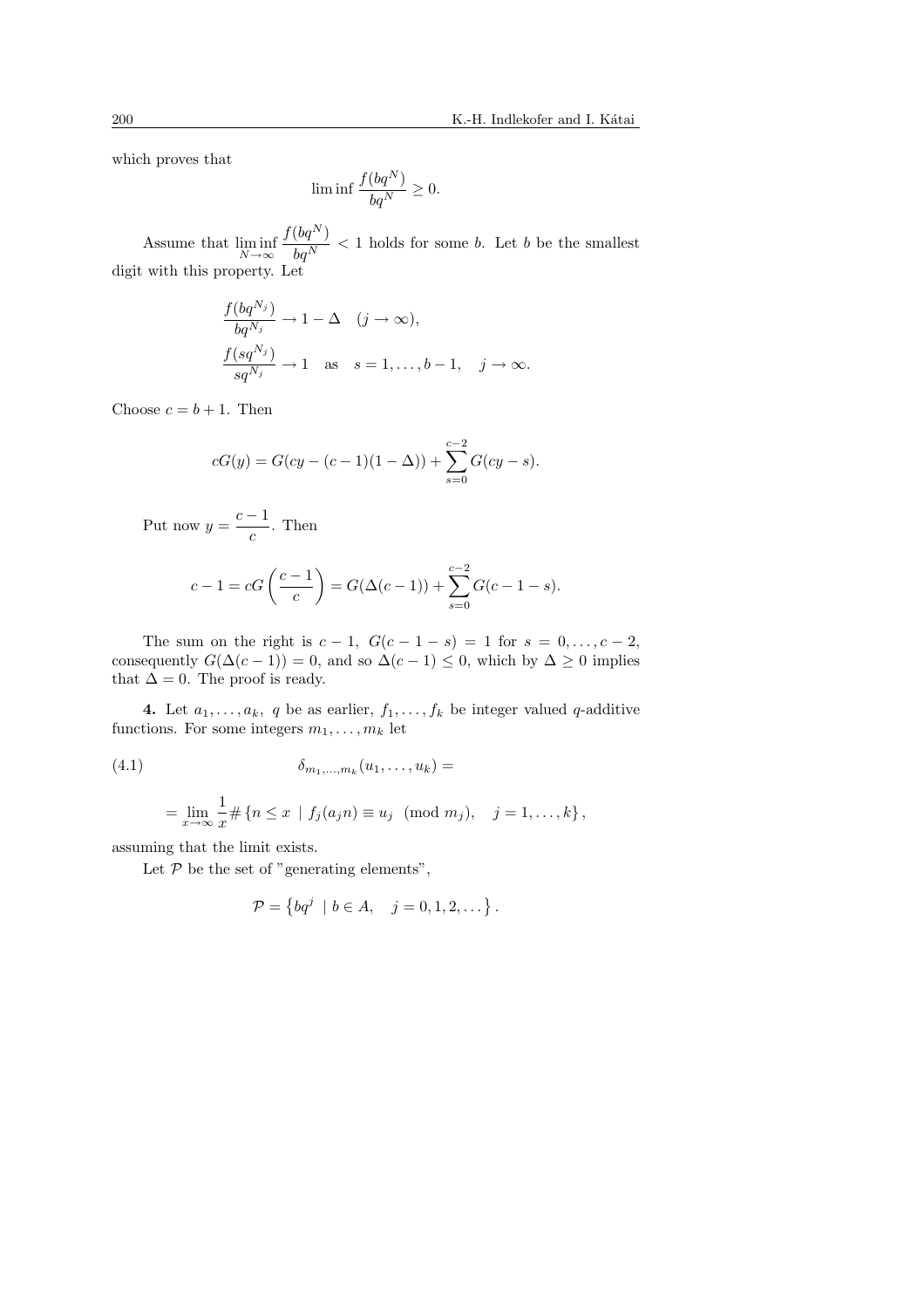**Theorem 6.** Assume that  $(m_i, m_j) = 1$ ,  $(a_i, m_i) = 1$  for  $i = 1, ..., k$ ,  $j \neq j$  $\neq i$ . Let  $\Delta_j$  be the largest divisor of  $m_j$  for which  $\Delta_j \mid f_j(\pi)$  holds for all but finitely many  $\pi \in \mathcal{P}$ .

The relation

(4.2) 
$$
\delta_{m_1,...,m_k}(u_1,...,u_k) = \frac{1}{m_1...m_k}
$$

holds for every  $u_j = 0, \ldots, m_j - 1$   $(j = 1, \ldots, k)$  if and only if  $\Delta_1 = \Delta_2 =$  $= \ldots = \Delta_k = 1.$ 

**Proof.** I. Assume that the limit in (4.1) exists for every  $u_1, \ldots, u_k$ . Let  $m_1^* \mid m_1, \ldots, m_k^* \mid m_k$ . Then  $\delta_{m_1^*, \ldots, m_k^*} (v_1, \ldots, v_k)$  exists for every  $v_1, \ldots, v_k$ . If the distribution is uniform for  $\{m_1, \ldots, m_k\}$ , (i.e. if (4.2) holds), then it is uniform for  $\{m_1^*, \ldots, m_k^*\}$  as well.

II. If the distribution of  $\{f_1(a_1n) \pmod{m_1}, \ldots, f_k(a_kn) \pmod{m_k}\}$  is uniform, and  $\{i_1, \ldots, i_h\}$  is a subset of  $\{1, \ldots, k\}$ , then the distribution of

 $\{f_{i_l}(a_{i_l} n) \text{ mod } m_{i_l} \mid l = 1, \ldots, h\}$ 

is uniform. Especially

$$
\{f_i(a_in) \bmod m_i\}
$$

is distributed uniformly.

**III.** Let  $m > 1$ ,  $a \in \mathbb{N}$ ,  $(a, m) = (m, q) = (a, q) = 1$ ,  $f \in \mathcal{A}_q$ ,  $f(n) \in$  $\in \mathbb{Z}$   $(n \in \mathbb{N})$ . Assume that for some  $l_0 \in \mathbb{N}_0$ ,  $f(nq^{l_0}) \equiv 0 \pmod{m}$ . Then the limit distribution of  $f(an)$  (mod m) exists and it is non-uniform.  $\overline{a}$ 

Indeed, let us write *n* as  $n = n_0 + q^{l_0} n_1$ ,  $s(n) = n_1$ ,  $T(n) = n_1$  $\lceil n \rceil$  $q^{l_0}$ . Then  $an = s(an) + q^{l_0}T(an)$ ,  $an_0 = s(an_0) + q^{l_0}T(an_0)$ , consequently  $s(an) \equiv$  $\equiv s(an_0) \mod q^{l_0}$ , and

(4.3) 
$$
f(an) \equiv f(s(an_0)) \pmod{m}.
$$

The density of the integers  $n \equiv u \pmod{q^{l_0}}$  is  $1/q^{l_0}$ , for every u (mod  $q^{l_0}$ ). Therefore

$$
\delta_m(v) := \lim \frac{1}{x} \sum_{f(a_n) \equiv v \pmod{m}} 1 = \sum_{h=0}^{q^{l_0} - 1} \tau_h(v),
$$

where

$$
\tau_h(v) = \lim_{x \to \infty} \frac{1}{x} \sum_{\substack{n \le x \\ \text{if } (and \ q^{l_0}) \\ f(an) \equiv v \pmod{m}}} 1.
$$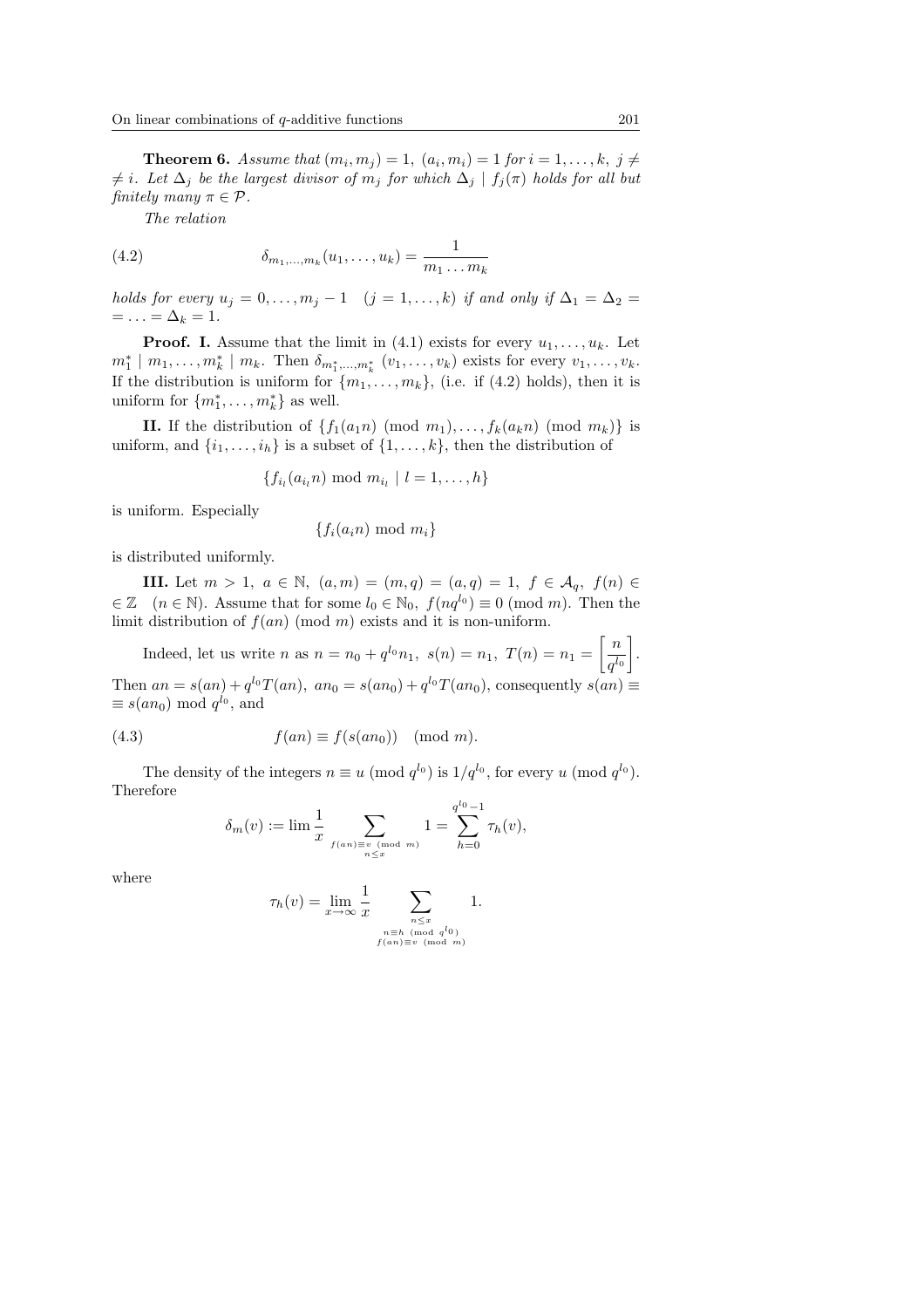Since the fulfilment of  $f(an) \equiv v \pmod{m}$  does depend only on *n* (mod  $q^{l_0}$ ), therefore  $\tau_h(v)$  equals 0 or  $1/q^{l_0}$ . Consequently  $\delta_m(v) = \frac{\text{integer}}{q^{l_0}}$ , so  $\delta_m(v) = 1/m$  cannot hold.

IV. If (4.2) holds, then  $\Delta_1 = \ldots = \Delta_k = 1$ . This is a direct consequence of III. Assume that  $\Delta_1 > 1$ . If (4.2) holds, then by II.,  $\{f_1(a_1n) \mod m_1\}$ is distributed uniformly, and from I.,  $\{f_1(a_1n) \pmod{\Delta_1}\}$  is distributed uniformly. But this is impossible due to III.

**V.** From now we assume that  $\Delta_1 = \ldots = \Delta_k = 1$ . The fulfilment of (4.2) is equivalent to

(4.4) 
$$
\frac{1}{x} \sum_{n < x} e\left(\frac{h_1}{m_1} f_1(a_1 n) + \ldots + \frac{h_k}{m_k} f_k(a_k n)\right) \to 0
$$

for each choice of  $h_j \pmod{m_j}$   $(j = 1, \ldots, k)$  except the case when  $h_j \equiv$  $\equiv 0 \pmod{m_i}$  for every j. Assume that (4.2) does not hold. Then there exists  $h_1, \ldots, h_k, \quad h_j \in \{0, \ldots, m_j - 1\}, \ (h_1, \ldots, h_k) \neq (0, \ldots, 0)$  such that

(4.5) 
$$
\limsup \frac{1}{x} \left| \sum e\left(\frac{h_1 f_1(a_1 n)}{m_1} + \ldots + \frac{h_k f_k(a_k n)}{m_k}\right) \right| > 0.
$$

From our theorem [2] we have: there exist  $\gamma_1, \ldots, \gamma_k \in \mathbb{R}$  such that

$$
a_1\gamma_1 + \ldots + a_k\gamma_k = \frac{E}{q^{l_0}},
$$

 $l_0 \geq 0$ ,  $E \in \mathbb{Z}$ , and

(4.6) 
$$
\sum_{\pi \in \mathcal{P}} \left\| \frac{h_j f_j(\pi)}{m_j} - \gamma_j \pi \right\|^2 < \infty.
$$

It implies that

(4.7) 
$$
\sum_{\pi \in \mathcal{P}} ||m_j \gamma_j \pi||^2 < \infty.
$$

Hence we obtain that  $m_j \gamma_j$  is rational. Indeed, assume that  $\lambda = m_j \gamma_j$  is irrational. We shall show that for every c there is an  $l > c$  for which  $\|\lambda q^l\| >$  $> 1/q^2$ , and this is enough.

Assume that  $q^{-T} < ||\lambda q^{h}|| < q^{-T+1}$  (for  $j = 0, \ldots, T-2$ ), and so  $\|\lambda q^{h+(T-2)}\| > 1/q^2$ . Let  $\lambda = \frac{U_j}{H}$  $\frac{\partial^j}{\partial V_j}$ ,  $(U_j, V_j) = 1$ . From (4.7) we obtain that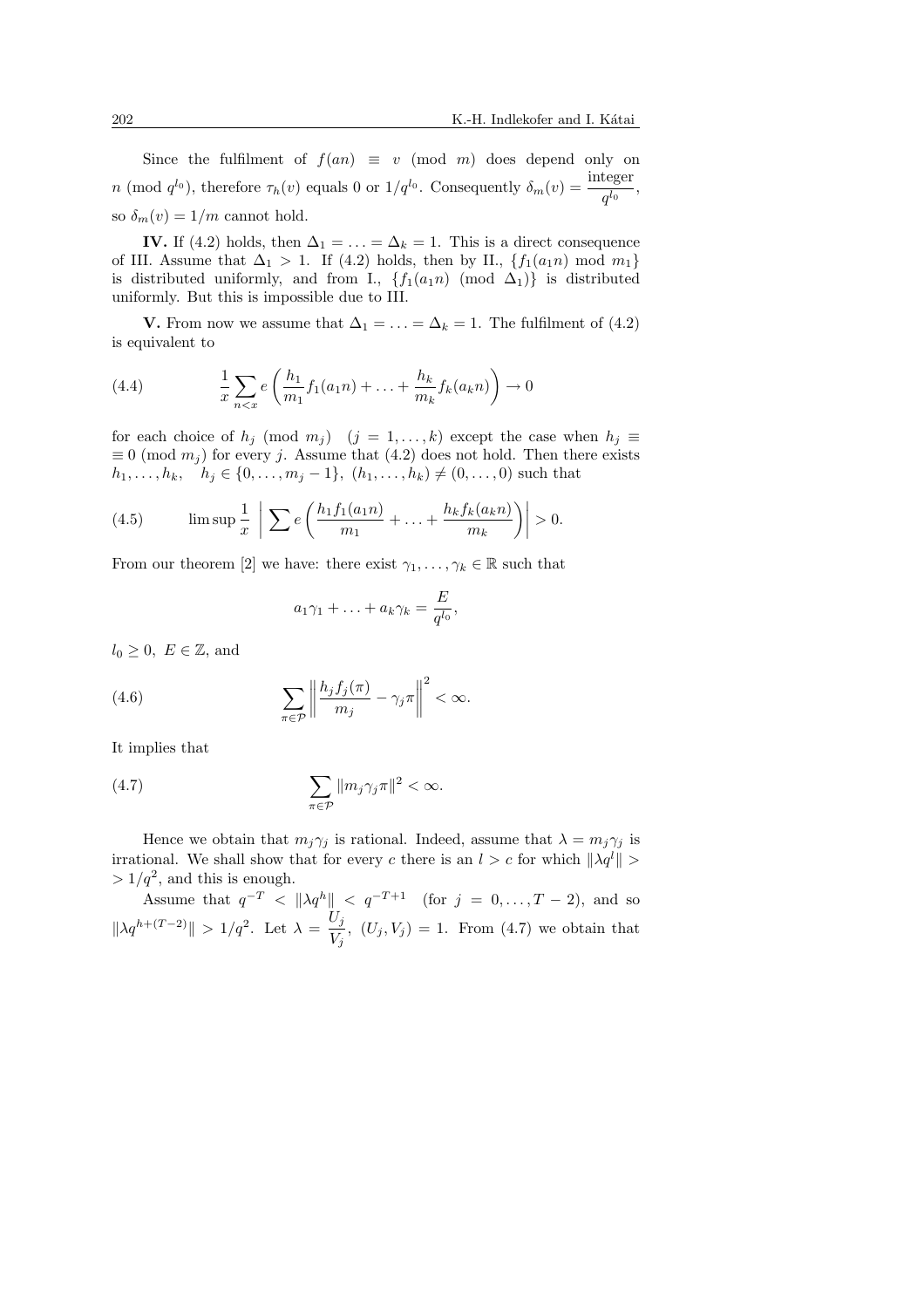$V_j | q^{l_0}$  for some suitable integer  $l_0$ . If  $V_j = P_j Q_j$ ,  $(Q_j, q) = 1$ ,  $P_j | q^{l_0}$ ,  $Q_j > 1$ , then  $\|\lambda q^{l}\| \geq \frac{1}{Q_j}$ , which contradicts to (4.7).

Thus we can write

$$
\gamma_j = \frac{U_j}{V_j m_j}, \quad V_j \mid q^{l_0} \quad (j = 1, \dots, k)
$$

and from (4.6), that

$$
\frac{h_j f_j(\pi \cdot q^{l_0})}{m_j} - \frac{U_j\left(\frac{q^{l_0}}{V_j}\right) \pi}{m_j} \equiv 0 \pmod{1},
$$

whence

$$
h_j f_j \left( \pi q^{l_0} \right) \equiv D_j \pi \pmod{m_j}
$$

$$
D_j = U_j \cdot \left( \frac{q^{l_0}}{V_j} \right),
$$

$$
\frac{a_1 U_1}{m_1 \cdot V_1} + \ldots + \frac{a_k U_k}{m_k V_k} = \frac{E}{q^{l_1}}.
$$

We may assume that  $l_1 \geq l_0$ . Then

(4.8) 
$$
\frac{a_1 U_1}{m_1} W_1 + \dots + \frac{a_k U_k}{m_k} W_k = E,
$$

$$
W_j = \frac{q^{l_1}}{V_j} \in \mathbb{Z}.
$$

Let us multiply (4.8) with  $m_1, \ldots, m_k$ . Then  $m_j$  is a divisor of

$$
a_jU_jW_j\prod_{\substack{\nu=1 \\\nu\neq j}}^k m_\nu.
$$

Since  $(m_j, m_\nu) = 1$ ,  $(m_j, q) = 1$  and  $W_j | q^{l_1}$ , therefore  $(m_j, W_j) =$  $= 1, (m_j, a_j) = 1$  holds by the assumptions, therefore  $m_j | U_j (j = 1, \ldots, k)$ . Consequently  $\gamma_j \pi = \frac{(U_j \mid m_j)}{V}$  $\frac{m_j}{V_j}\pi$  = integer if  $q^{l_0} | \pi$ , i.e. for all but finitely many  $\pi \in \mathcal{P}$ . Therefore

(4.9) 
$$
\sum_{\pi \in \mathcal{P}} \left\| \frac{h_j f_j(\pi)}{m_j} \right\|^2 < \infty \quad (j = 1, \dots, k).
$$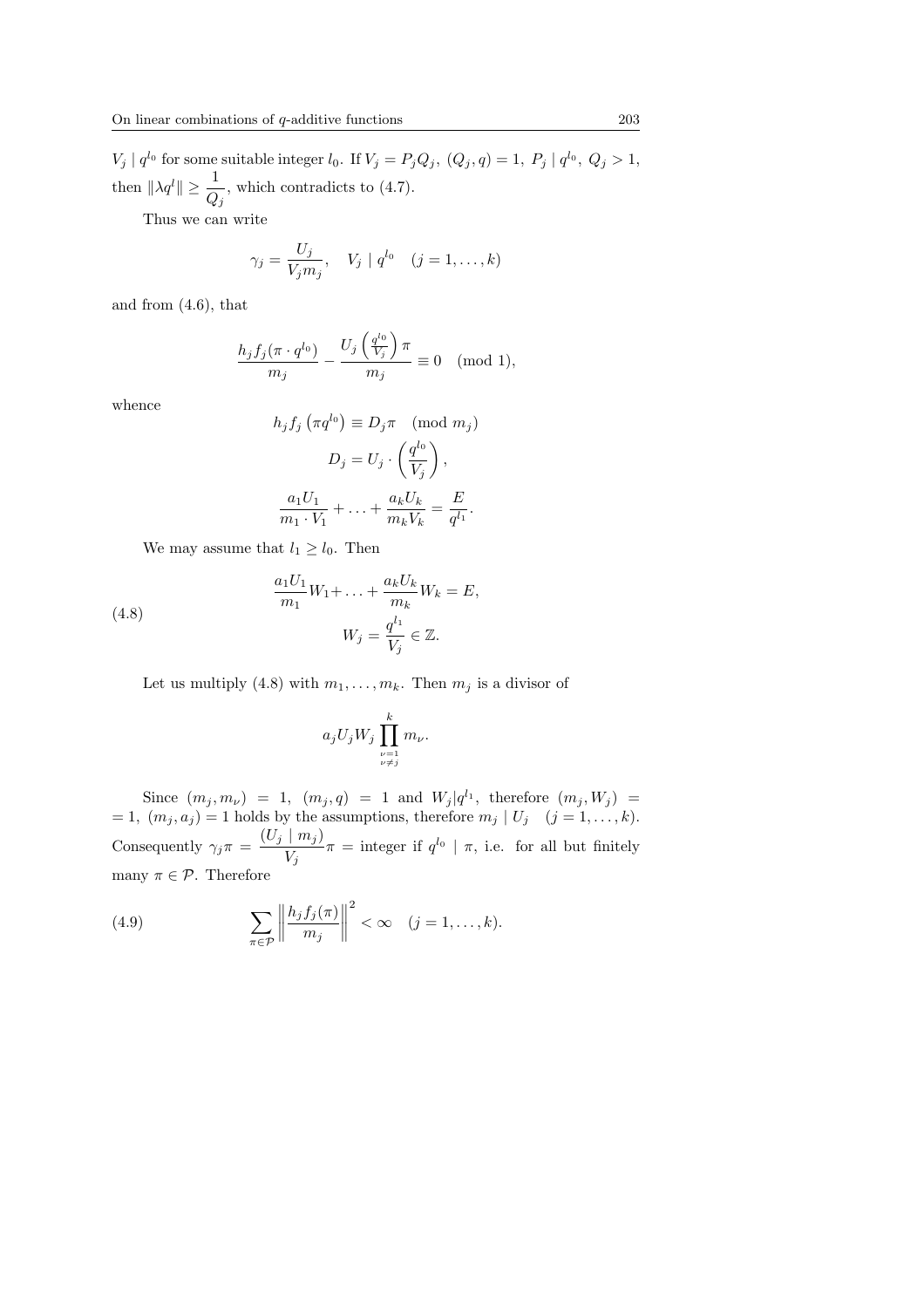Let j be such an index for which  $h_j \not\equiv 0 \pmod{m_j}$ . From (4.9) we obtain that

(4.10) hjf<sup>j</sup> (π) ≡ 0 (mod m<sup>j</sup> )

for all but finitely many  $\pi \in \mathcal{P}$ . Then  $(h_j, m_j) < m_j$ ,  $\Delta_j := \frac{m_j}{\sqrt{m_j}}$  $\frac{m_j}{(m_j,h_j)} > 1.$ (4.10) implies that

$$
f_j(\pi) \equiv 0 \pmod{\Delta_j}
$$

for all but finitely many  $\pi \in \mathcal{P}$ .

This contradicts to our assumption. The theorem is proved.

5. Kym proved that for  $f \in \mathcal{A}_q$   $f(n)$  mod 1 is distributed uniformly if and only if for every nonzero integer  $k$  either

$$
\sum_{b=0}^{q-1} e\left(kf\left(bq^{l_k}\right)\right) = 0
$$

for some  $l_k$ , or

(5.1) 
$$
\sum_{\pi \in \mathcal{P}} ||kf(\pi)||^2 = \infty.
$$

Let  $s_n^{(h)} := f(n \cdot q^h) \mod 1$ . From Kym's result we have: the sequences n  $s_n^{(h)}$ ט⊃<br>ס∖ are distributed uniformly for every  $h = 0, 1, 2, \dots$  if and only if (5.1) holds.

Let  $l(n)$  be defined by (1.3). We are interested in the following question. Let  $\ell(n)$  be defined by (1.3). We are interested in the following question.<br>Under what condition is true that  $\left\{l(nq^j) \pmod{1}\right\}_{n=0}^{\infty}$  is distributed uniformly for every  $j$ .

**Theorem 7.** The sequences  $\{l(n \cdot q^j) \mod 1\}_{n=0}^{\infty}$  are mod 1 uniformly distributed for every j in each case, except when there is an integer  $m \neq$  $\neq 0, \ \gamma_1, \ldots, \gamma_k \in \mathbb{R}, \ l \in \mathbb{N}_0 \ \text{such that}$ 

$$
q^{l}(a_1\gamma_1 + \ldots + a_k\gamma_k) \equiv 0 \pmod{1},
$$

and

(5.2) 
$$
\sum_{\pi \in \mathcal{P}} ||mf_j(\pi) - \gamma_j \pi||^2 < \infty \quad (j = 1, ..., k)
$$

hold.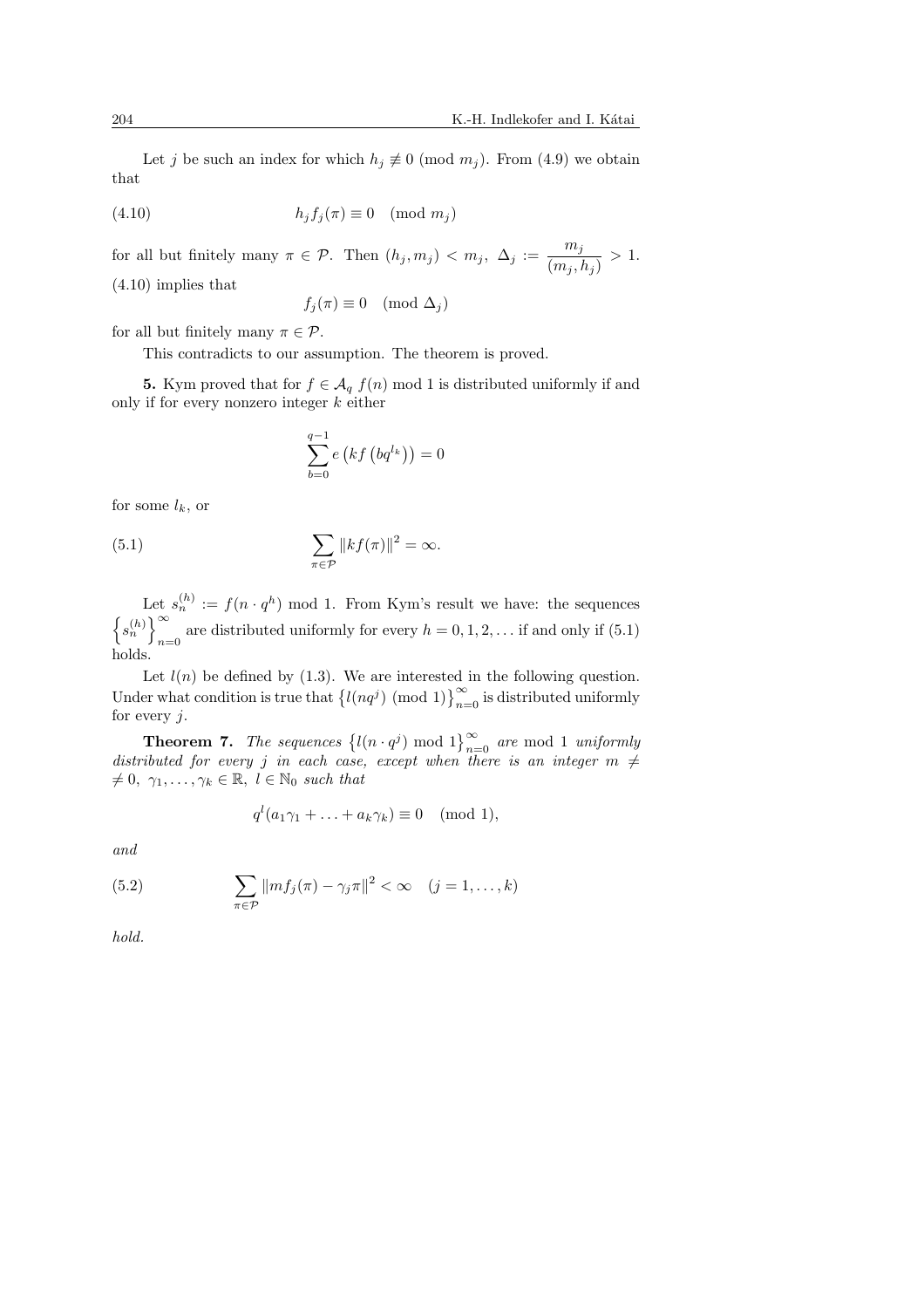The assertion is a direct consequence of Weyl's theorem and our result in [2] which we quote now as Lemma 1.

Let  $t(n) = g_1(a_1 n) \dots g_k(a_k n)$ ,  $t_j(n) = t(n \cdot q^j)$ , where  $g_{\nu}(n)$  are qmultiplicative functions,  $|g_{\nu}(n)| = 1$   $(n \in \mathbb{N}_0, \nu = 1, \ldots, k)$ . Assume furthermore that  $a_1, \ldots, a_k$  satisfies the conditions stated in Section 1. Let

$$
M_j(x) = \sum_{n < x} t_j(n), \quad m_j(N) = \frac{1}{q^N} M_j(q^N),
$$
\n
$$
\alpha_j = \liminf |m_j(N)|, \quad \beta_j = \limsup |m_j(N)|.
$$

**Lemma 2.** Assume that  $\beta_i > 0$  for some j. Then  $\alpha_l = \beta_l \rightarrow 1$  as  $l \rightarrow \infty$ , furthermore there exist suitable real numbers  $\gamma_1, \ldots, \gamma_k$  and some  $j_0 \geq 0$  such that

$$
q^{j_0}(\gamma_1 a_1 + \ldots + \gamma_k a_k) \equiv 0 \pmod{1},
$$

and in the notation  $h_i(n) := e(-\gamma_i n)g_i(n)$ ,

$$
\sum_{j=0}^{\infty} \sum_{c \in \mathcal{A}_q} Re\left(1 - h_l(cq^j)\right) < \infty \quad (l = 1, \dots, k).
$$

**Proof of Theorem 7.** Let  $m \neq 0$ ,  $g_{\nu}(n) = e (mf_{\nu}(n))$ ,  $t(n) =$  $= g_1(a_1n) \dots g_k(a_kn).$ 

By Weyl's famous theorem  $\{l(nq^j) \mod 1\}$  is distributed uniformly mod 1 for every j, if and only if  $\frac{M_j(x)}{x} \to 0 \quad (x \to \infty)$  for every j, and every  $m \neq 0$ . If  $\frac{M_j(x)}{x} \to 0 \quad (x \to \infty)$ , then  $\alpha_l = \beta_l = 0$  for every l and m. This proves the necessity of the conditions. Let us assume now that for some  $m(\neq 0)$ ,  $\beta_j =$  $= 0 \quad (j = 0, 1, \ldots).$ 

Let  $q^N < x \le q^{N+1}$ . Consider the sequences  $A^M = \{(\varepsilon_0, \varepsilon_1, \ldots, \varepsilon_{M-1}),$  $\varepsilon_{\nu} \in \mathbb{A}$ . We classify them according to the following rule. We say that  $(\varepsilon_0, \varepsilon_1, \ldots, \varepsilon_{M-1}) \in \mathcal{B}_0$ , if  $\varepsilon_{M-1} = 0$ , and that  $(\varepsilon_0, \ldots, \varepsilon_{M-1}) \in \mathcal{B}_h$ , if  $\varepsilon_{M-h-1} = 0$ , and  $\varepsilon_{M-h}$ ,  $\varepsilon_{M-h+1}, \ldots, \varepsilon_{M-1}$  are nonzero. Let finally  $\mathcal{B}^*$  be the set of those elements for which  $\varepsilon_{\nu} \neq 0 \quad (\nu = M - 1, M - 2, \dots, 0).$ 

Observe that  $\#\mathcal{B} = q^{M-1}$ ,  $\#\mathcal{B}_1 = q^{M-2} (1 - 1/q)$ ,  $\#\mathcal{B}_2 = q^{M-1}$ .  $\cdot (1 - 1/q)^2, \ldots, \# \mathcal{B}_h = q^{M-1} (1 - 1/q)^h, \text{ and } \# \mathcal{B}^* = q^M (1 - 1/q)^M.$ 

Let us write each 
$$
n < x
$$
 as  $n_0 + q^M u = n$ , where  $n_0 \in \{0, 1, ..., q^M - 1\}$ ,  $u \in$   
\n $\in \{0, ..., \left[\frac{x}{q^M}\right]\}$ . If  $u < \left[\frac{x}{q^M}\right]$ , then  $n < x$  holds for each  $n_0 \in$   
\n $\in \{0, 1, ..., q^M - 1\}$ .  $u = \left[\frac{x}{q^M}\right]$  occurs for  $O(q^M)$  distinct integers n.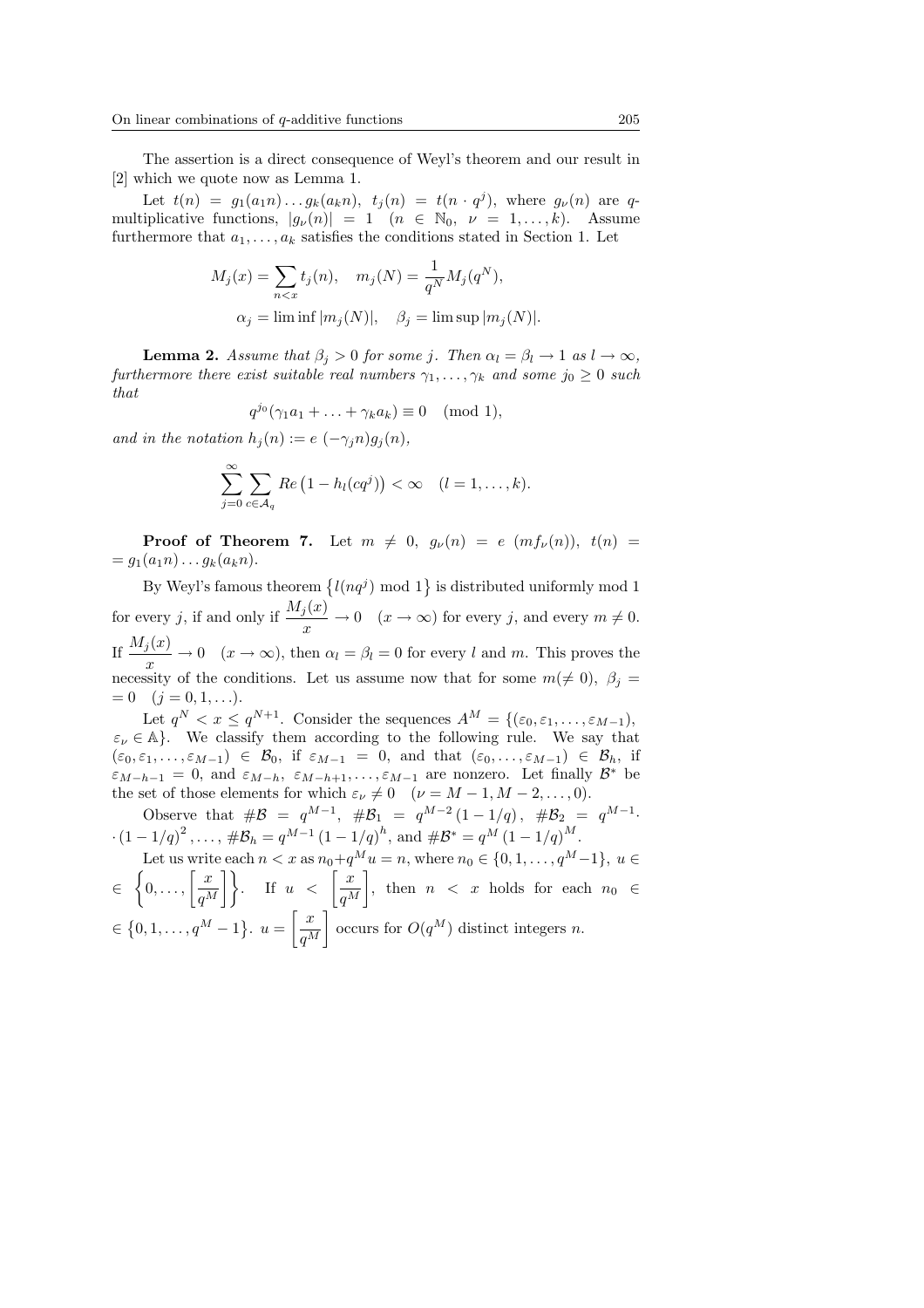Thus

$$
M_j(x) = \sum_{u=0}^{\left[\frac{x}{q^M}\right]-1} \sum_{n_0=0}^{q^M-1} t_j \left(n_0 + q^M u\right) + O(q^M) =
$$
  
= 
$$
\sum_{h} \sum_{h} + O(q^M) + O\left(x\left(1 - 1/q\right)^M\right).
$$

Here

$$
\sum_{h} = \sum_{u=0}^{\left[x/q^M\right]-1} \sum_{n_0 \in \bar{\mathcal{B}}_h} t_j \left(n_0 + q^M u\right),
$$

where  $\tilde{\mathcal{B}}_h$  is the set of those nonnegative integers  $n_0 < q^M$  for which  $(\varepsilon_0(n_0), \ldots,$  $\varepsilon_{M-1}(n_0)$ ) belongs to  $\mathcal{B}_h$ .

Let  $n_0 \in \tilde{\mathcal{B}}_h$ . Then  $n_0 = \nu + q^{M-h} \mu$ , where  $0 \leq \nu < q^{M-h-1}$ ,  $0 \leq \mu < q^h$ , and each digit of  $\mu$  differs from zero. The opposite assertion is true as well. Let  $\nu \in$  $\left[0, q^{M-h-1} - 1\right]$ , and  $\mu \in$  $\begin{bmatrix} 1 \text{ ne opp} \\ 0, q^h - 1 \end{bmatrix}$ such that  $\varepsilon_{\nu}(\mu) \neq 0$  ( $\nu =$  $= 0, \ldots, h - 1$ . Let us observe furthermore that

$$
t_j (n_0 + q^M u) = t_j(\nu) t_j (\mu q^{M-h} + q^M u).
$$

Thus

$$
\sum_{h} = M_{j} (q^{M-h-1}) \sum_{\mu, u} t_{j} (\mu q^{M-h} + q^{M} u) ,
$$

and so

(5.3) 
$$
\left| \sum_{h} \right| \leq |M_j (q^{M-h-1})| \frac{x}{q^M} (q-1)^h.
$$

Thus

(5.4) 
$$
\left| \frac{1}{x} \sum_{h} \right| \le m_j (M - h - 1) (1 - 1/q)^h.
$$

By using (5.4) for  $h = 0, \ldots, K$ , and the trivial inequality

$$
\left|\frac{1}{x}\sum_{h}\right| \leq \left(1 - 1/q\right)^{h}
$$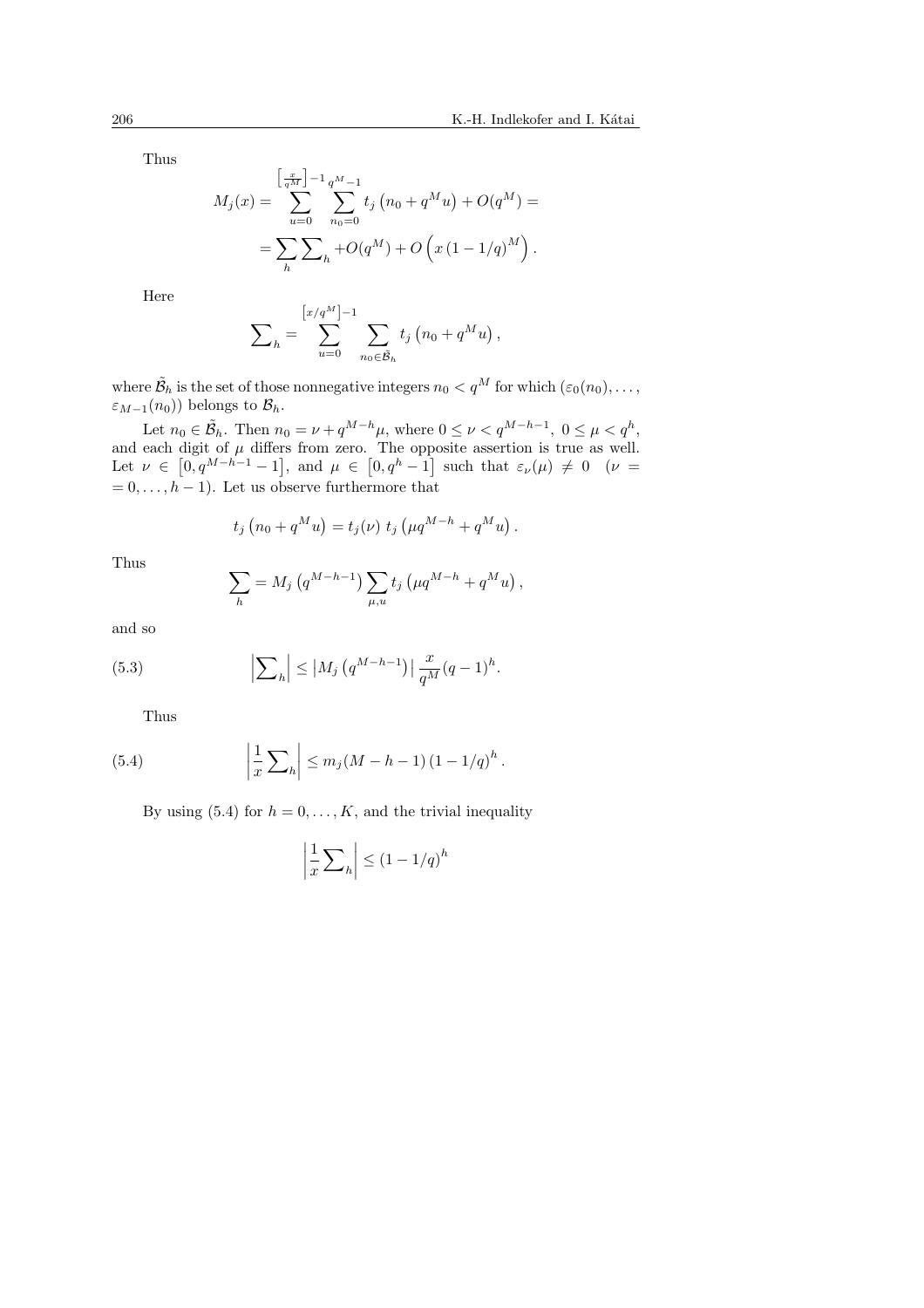for  $h > K$ , we obtain that

$$
\left| \frac{M_j(x)}{x} \right| \le \sum_{h=0}^K m_j(M - h - 1) \left( 1 - \frac{1}{q} \right)^h + \\ + \sum_{k > K+1} (1 - 1/q)^h + O\left(\frac{q^M}{x}\right) + O\left(\left(1 - \frac{1}{q}\right)^M\right).
$$

We shall prove that lim sup  $\begin{array}{c} \begin{array}{c} \begin{array}{c} \end{array} \\ \begin{array}{c} \end{array} \end{array} \end{array}$  $M_j(x)$  $\boldsymbol{x}$ |  $= 0$ . Indeed, let  $K > 0$  be fixed,  $M =$  $= N - K$ ,  $N =$  $\lceil \log x \rceil$  $\log q$  $\overline{a}$ . Then for  $x \to \infty$ ,  $M \to \infty$ , thus  $m_j(M - h - 1) \to 0$ as  $x \to \infty$ . Therefore

$$
\limsup \left| \frac{M_j(x)}{x} \right| = O\left(q^{-K}\right) + O\left(\left(1 - \frac{1}{q}\right)^K\right).
$$

Since the inequality holds for every K, therefore it holds for  $K \to \infty$ , consequently

$$
\limsup \frac{|M_j(x)|}{x} = 0.
$$

## References

[1-2] Indlekofer K.-H. and Kátai I., Investigations in the theory of  $q$ -additive and q-multiplicative functions I-II., Acta Math. Hung. (accepted)

(Received June 9, 2002)